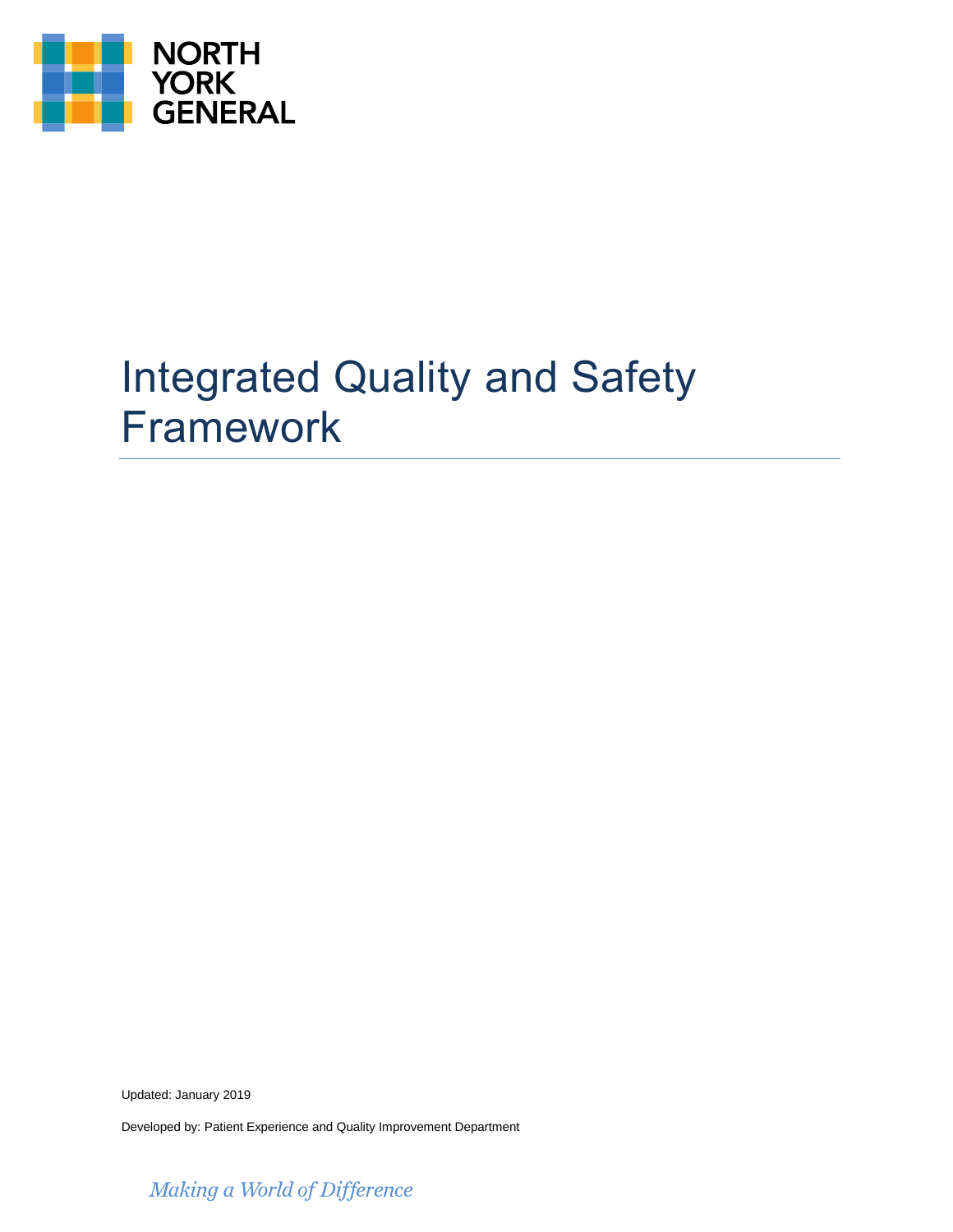

## **Contents**

| 3  |
|----|
|    |
| 3  |
|    |
|    |
|    |
|    |
| 6  |
| -6 |
|    |
|    |
| 9  |
| 9  |
| 10 |
| 11 |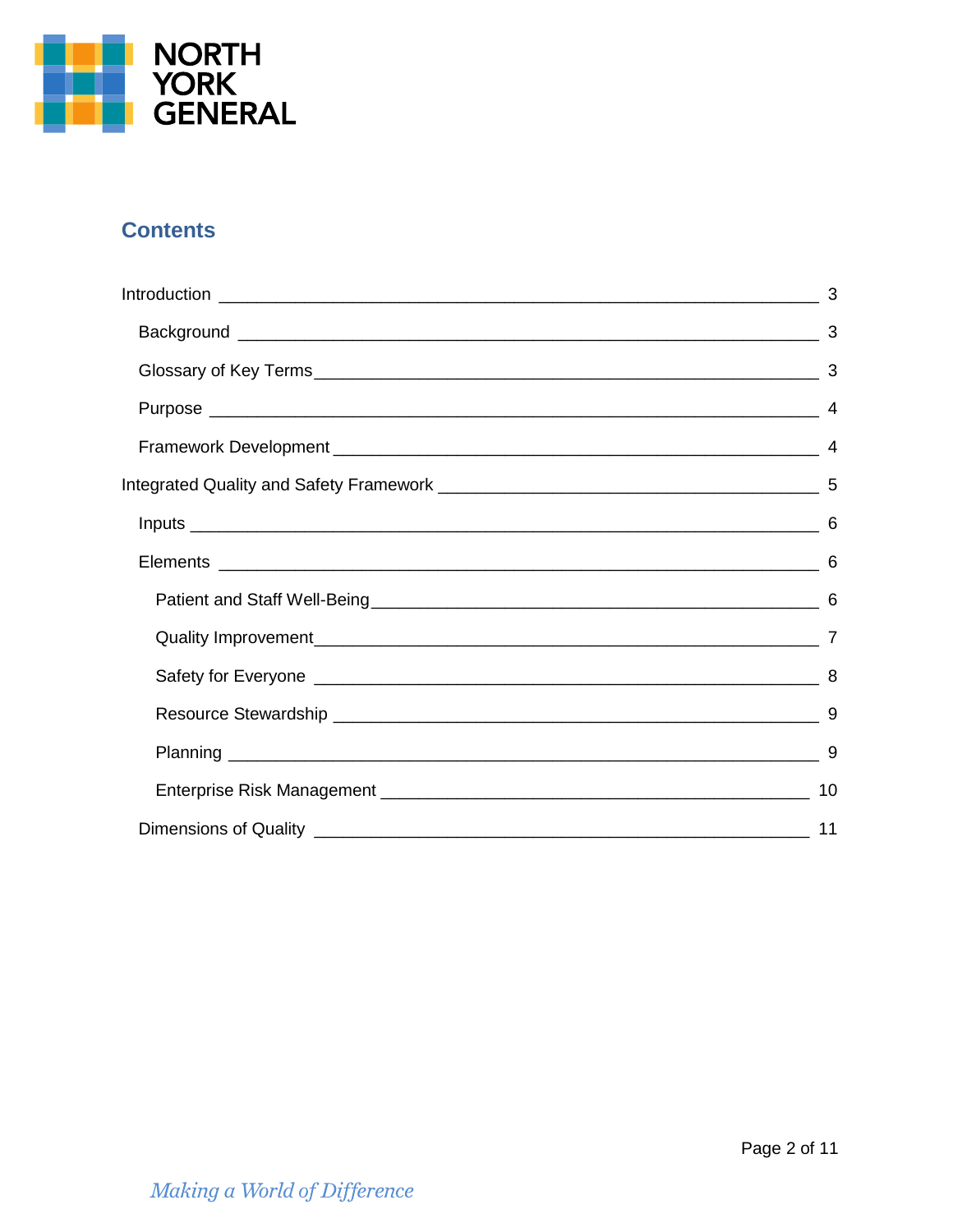

## <span id="page-2-0"></span>**Introduction**

### <span id="page-2-1"></span>**Background**

Over the years, North York General Hospital (NYGH) has demonstrated its commitment to advance the culture of quality and safety. The integrated quality and safety framework is a sub-project of the overarching strategic initiative "Deliver High Quality Safe and Accessible Care". This strategic initiative builds upon the great work done to date as we strive to become an innovative leader in providing patient- and family-centred care, enhance quality, safety and risk management and maintain fiscal stewardship.

NYGH has developed the *Integrated Quality and Safety Framework* which is grounded in wellestablished industry standards for quality management and aligned with our mission, providing exceptional health care to diverse communities. The framework establishes what NYGH does to effectively manage quality and safety and it defines six elements of quality and safety management: Patient and Staff Well-Being, Quality Improvement, Safety for Everyone, Enterprise Risk Management, Planning, and Resource Stewardship.

#### <span id="page-2-2"></span>**Glossary of Key Terms**

**Activities of Quality and Safety:** specific programs, principles, and approaches to managing the work done at NYGH to promote and improve quality and safety.

**Elements**: six major themes of activities, processes, departments, or programs focused on managing hospital processes that affect the dimensions of quality and safety.

**Dimensions of Quality**: the six dimensions provide focus on specific needs and expectations with regards to all stakeholders receiving care and services.

**Inputs**: internal and external stakeholders input into the priorities of how quality and safety is managed.

**Integrated Quality and Safety Framework**: the definitions, guiding principles and activities required for NYGH to enhance and manage quality and safety.

**Patient- and Family-Centred Care**: partnering with you and your family (as defined by you), respecting you, listening to you, informing you, and supporting you to make the best decisions about your care.

**Quality and Safety**: the extent to which an organization meets a client's needs and exceeds their expectations. The conceptual components are defined by the six dimensions of quality<sup>1</sup>: effective, efficient, equitable, patient- and family-centred, timely and safe. At NYGH this will be

<sup>1</sup> Adapted from Health Quality Ontario. (2014). Adapted from the *Attributes of a High-Quality Health System*.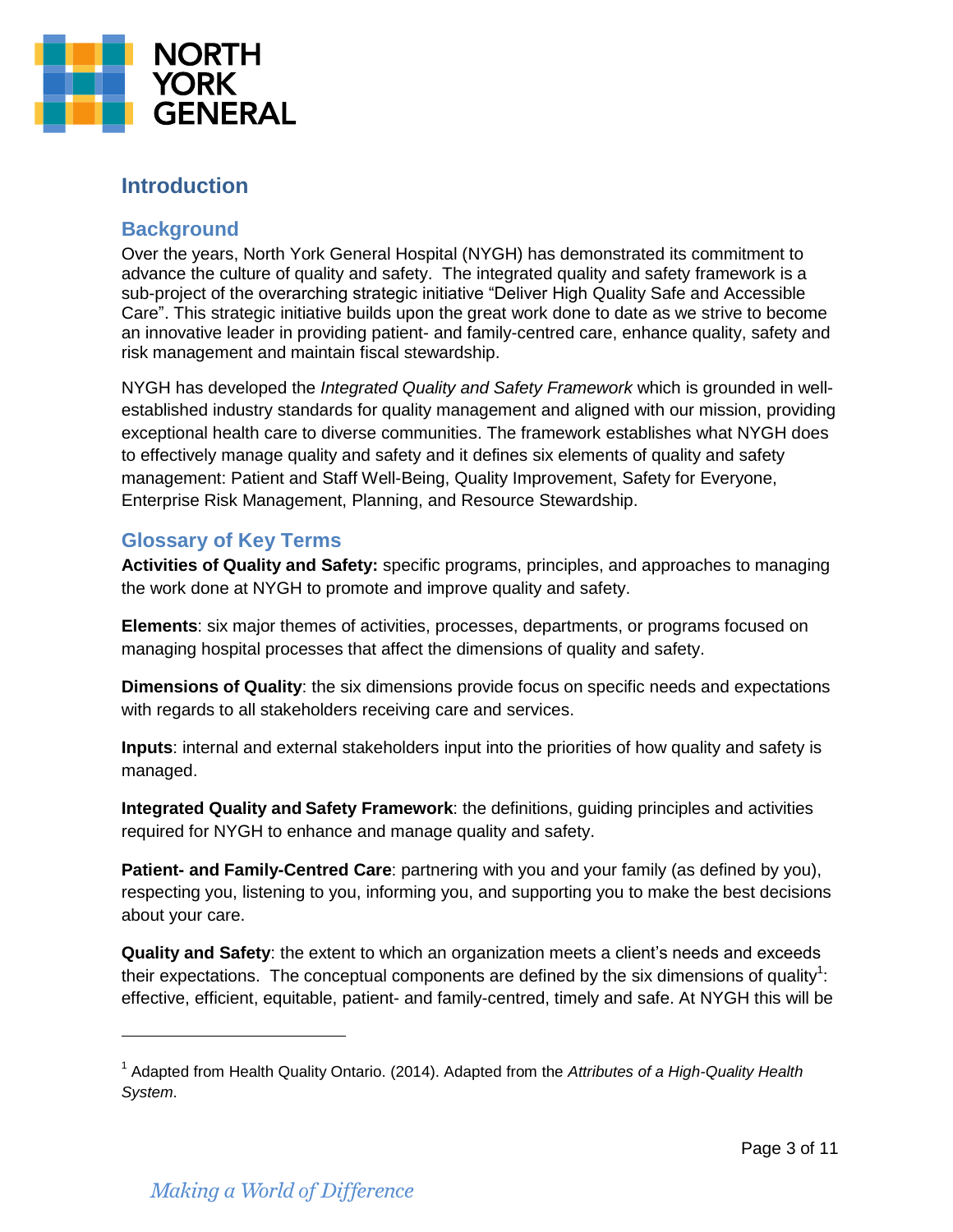

achieved by partnering with staff, physicians, patients and families through collaboration, participation, information sharing and, respect and dignity throughout their entire experience.

The **2015-2019 NYGH Strategy** sets out the priorities and associated initiatives for the organization to achieve the vision of excellence in integrated patient-centred care through learning, innovation and partnerships.

**Strategic Foundations'** four enabler themes outline the key resources that require investment and cultivation to ensure the activities of quality and safety management can be facilitated. **People and Culture** refers to all staff, physicians, volunteers, students and patient advisors that support the hospital's services. *Care environments* refer to renewing our plan for the current and future development of our facilities to align exceptional care with exceptional care environment. Appropriate *eHealth* information is utilized and is extremely important to ensure our processes are as high quality and safe as possible. Lastly, *Funding and Philanthropy* refers to optimizing financial transactions while enhancing patient-centred care and supporting quality and safety.

#### <span id="page-3-0"></span>**Purpose**

The purpose of the *Integrated Quality and Safety Framework* is to provide a structure to excel in integrated patient- and family-centred care and evolve our culture of quality and safety. This document outlines the definitions and guiding principles of the *Integrated Quality and Safety Framework* and communicates specific activities and processes undertaken by NYGH to manage quality and safety.

#### <span id="page-3-1"></span>**Framework Development**

An inter-professional committee was formed to focus on the enhancement and development of the framework which aims to communicate how quality and safety is defined and managed (Figure 1). Initially, an assessment of frameworks from other health care facilities was conducted to understand the components, processes and specific hospital based activities included in quality and safety management. After conducting a background review, the committee facilitated multiple focus groups with staff from both NYGH's General site and Branson Ambulatory Care Centre to gather diverse perspectives on how quality and safety activities are performed within the hospital. This feedback was consolidated and categorized to create all components of the framework.

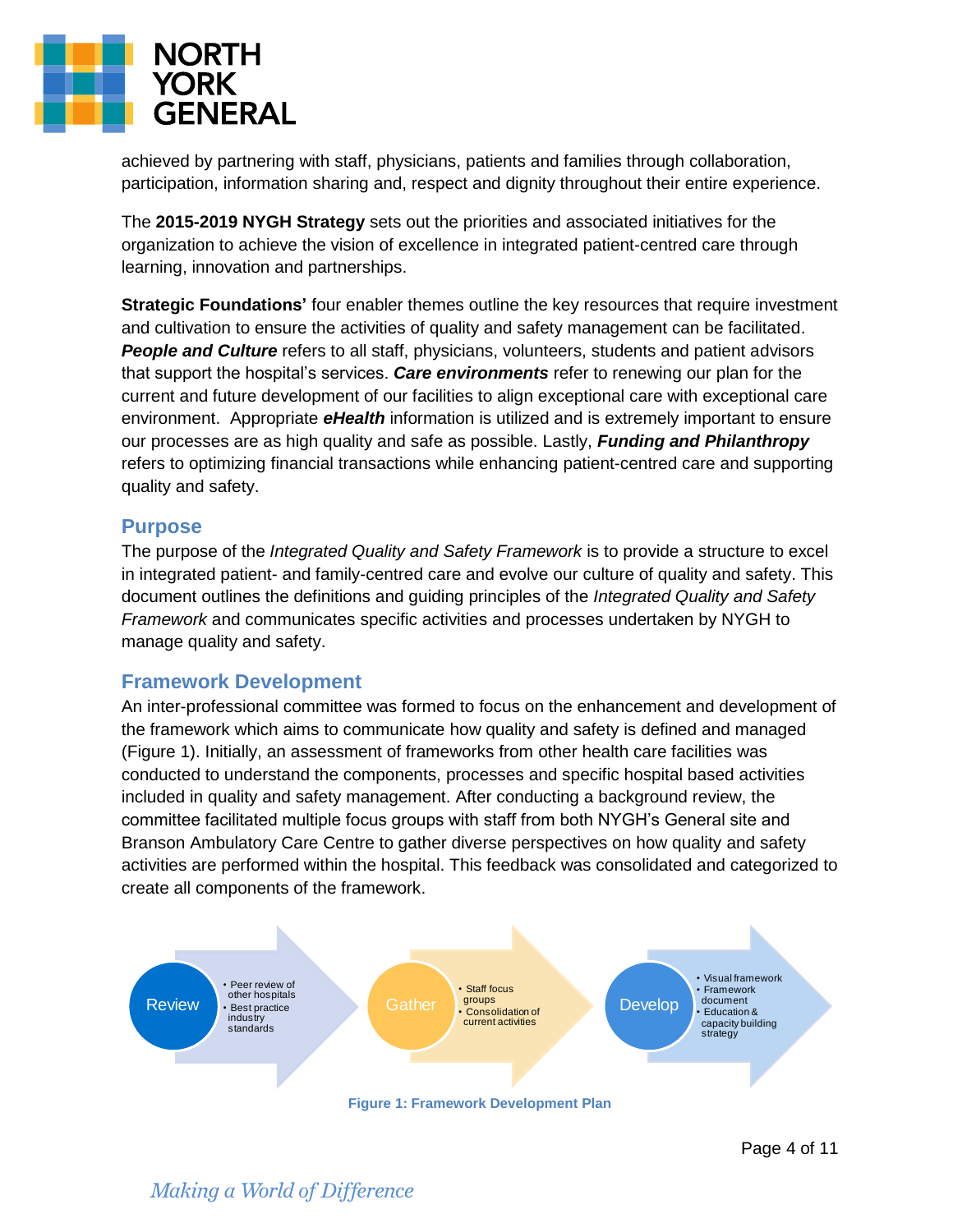

## <span id="page-4-0"></span>**Integrated Quality and Safety Framework**

The *Integrated Quality and Safety Framework* (Figure 2) is comprised of four main components: (1) Inputs to Quality and Safety, (2) Strategic Foundations, (3) Elements of Quality and Safety, and (4) Dimensions of Quality and Safety (Output). The combination of each component describes how quality and safety are managed at NYGH, across all levels of the organization.



**Figure 2: Integrated Quality and Safety Framework visual**

The framework can be used for both conceptual and practical purposes and for assessing the state of the hospital, or individual departments.

Across the hospital, the framework depicts philosophies and activities used in managing quality and safety. At the most basic level, annually senior leaders can use the framework to review how well different aspects of quality and safety have been managed and focus on certain areas to improve in the next year.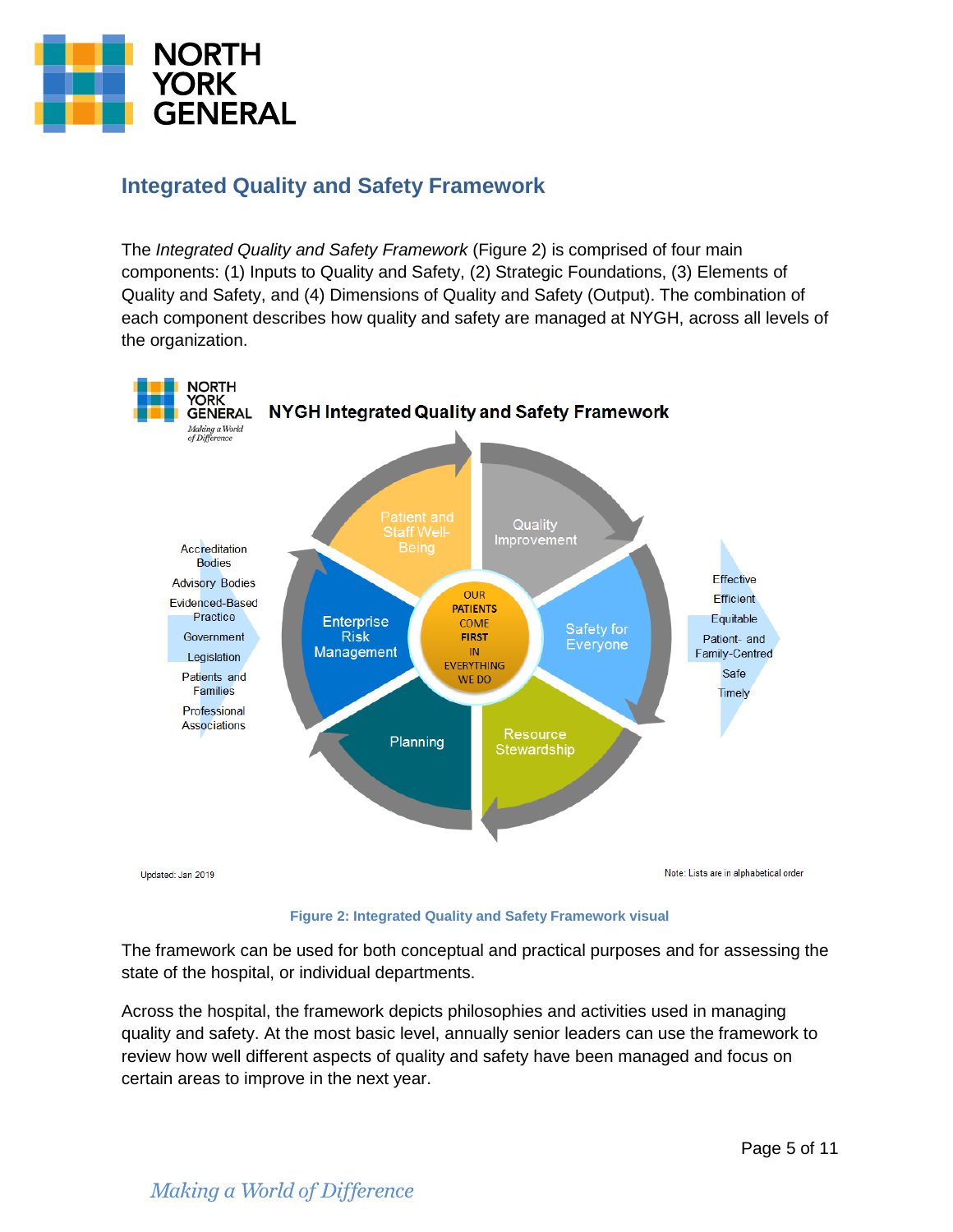

Example #1: The hospital has identified that there was a lack of departmental planning this year and it may have attributed to inefficiencies across the hospital. Therefore, senior leaders have decided to develop a working group to improve departmental annual planning with a focus on efficiency.

At the departmental level, the framework can be used to review how teams manage quality and safety internally. Departmental leaders can ask members of their team what they do specifically to enhance the dimensions of quality, and identify with which key inputs these activities align.

Example #2: At a monthly staff meeting, a unit manager selected the quality dimension (output), *Timely* for discussion and asked the team what they did to ensure that patients could access their services in a timely manner. One staff member mentioned their local wait time quality improvement project. Another staff member mentioned "responding to patient complaints on booking services" which the manager noted that falls under the Enterprise Risk Management element. The manager finalized the discussion by summarizing and celebrating the things the team does to improve patients' access to hospital services.

#### <span id="page-5-0"></span>**Inputs**

Each input represents a themed stakeholder groups who help determine the priorities of how quality and safety is managed.

*Patients and Families* provide input through feedback on their care on a daily basis, through organized patient engagement activities such as feedback surveys and focus groups.

Secondary organizations that look to provide a system-wide approach to managing quality and safety are themed as; *Advisory Bodies*, such as Health Quality Ontario or the Ontario Hospital Association; *Professional Associations*, such the Registered Nurses' Association of Ontario or the College of Physicians and Surgeons of Ontario; and *Accreditation Bodies* such as Accreditation Canada.

Lastly, formal *Legislation* and informal direction set by the *Government* provides input to the long-term transformation of quality and safety.

#### <span id="page-5-1"></span>**Elements**

#### <span id="page-5-2"></span>**Patient and Staff Well-Being**

The **Patient Experience Office** provides patients and families with an opportunity to express compliments, concerns, questions and suggestions. Hearing from patients and families is important as it provides the hospital a greater understanding of how our care and services are experienced.

Our **Patient and Family Advisors** (PFAs) play an important role in helping develop a culture of Patient- and Family-Centred Care. PFAs are patients, family members, or caregivers who have received care at NYGH within the past two years. They share their unique thoughts and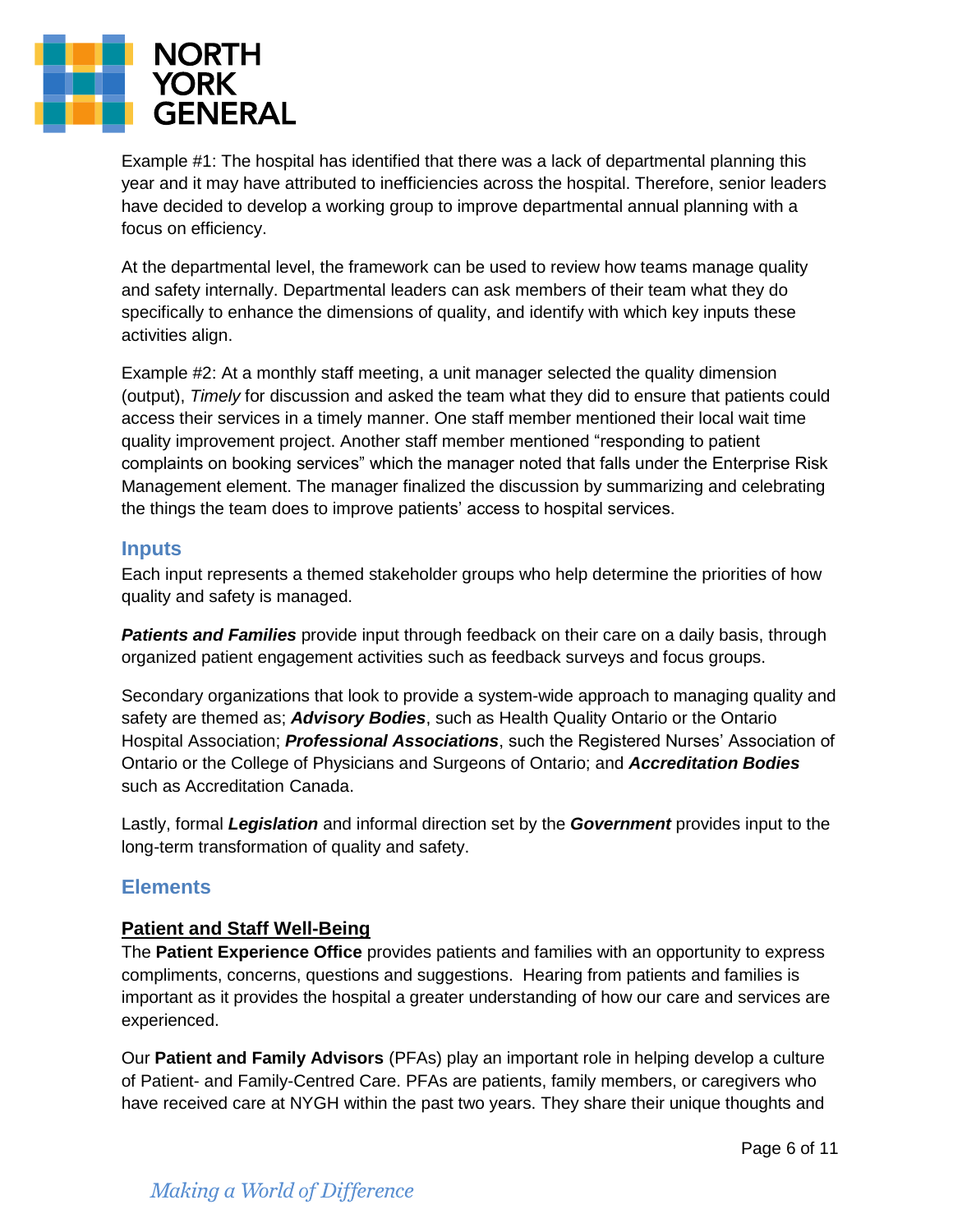

perspectives and help ensure that the voice of our patients and families is heard, considered and included in program planning.

**Staff Psychological Safety and Wellness** initiatives ensure that all staff, physicians and volunteers have mental health support and resources. To enable our staff to provide optimal care it is essential that they have physical and mental supports in place. A combination of efforts is ongoing including fitness partnerships, access to Employee Assistance Program, counselling, ergonomic assessments, and smoking cessation program. Future programming will focus on staff psychological safety and a combination of in person and online options to support staff wellness.

#### <span id="page-6-0"></span>**Quality Improvement**

Health Quality Ontario defines quality improvement as "a systematic approach to making changes that lead to better patient outcomes (health), stronger system performance (care) and enhanced professional development. It draws on the combined and continuous efforts of all stakeholders — health care professionals, patients and their families, researchers, planners and educators — to make better and sustained improvements."<sup>2</sup>

Quality improvement at NYGH occurs throughout the organization from structured quality improvement projects to everyday continuous improvement in departments and units.

*Performance Measurement* is fundamental to each element of quality and safety management. It is the process of quantifying the effectiveness of a change through the collection and analysis of data. Measurement is conducted throughout the organization to support the decisions affecting the quality of care delivered to patients.

*Process Analysis* is a structured approach to assess potential problems and gaps in the care or service. This involves engaging stakeholders with various perspectives to identify specific activities and challenges in the process. Process analysis, when part of a structured improvement initiative, provides the foundation for data analysis, identification of the potential root causes and development of solutions.

Meetings that are designed to analyze, plan, monitor and trigger improvements to the quality of care or service, take the form of *Huddles or Quality of Care Committees*. These meetings allow staff members to reflect, better understand, and communicate how well they are performing and what the priorities are of a given program or department.

*Quality Improvement Projects* are undertaken to achieve better outcomes in one of the dimensions of quality, for example patient experience through implementing and sustaining changes in a specific process. These projects follow a standard methodology (i.e.: Lean, Six Sigma), utilize standard tools (i.e.: Plan Do Study Act (PDSA), Pareto, DMAIC (Define,

 $^2$  Health Quality Ontario (2016). Engaging with Patients and Caregivers about Quality Improvement. Retrieved January 15, 2019, from https://www.hqontario.ca/portals/0/documents/qi/qip/patient-engagement-guide-1611-en.pdf.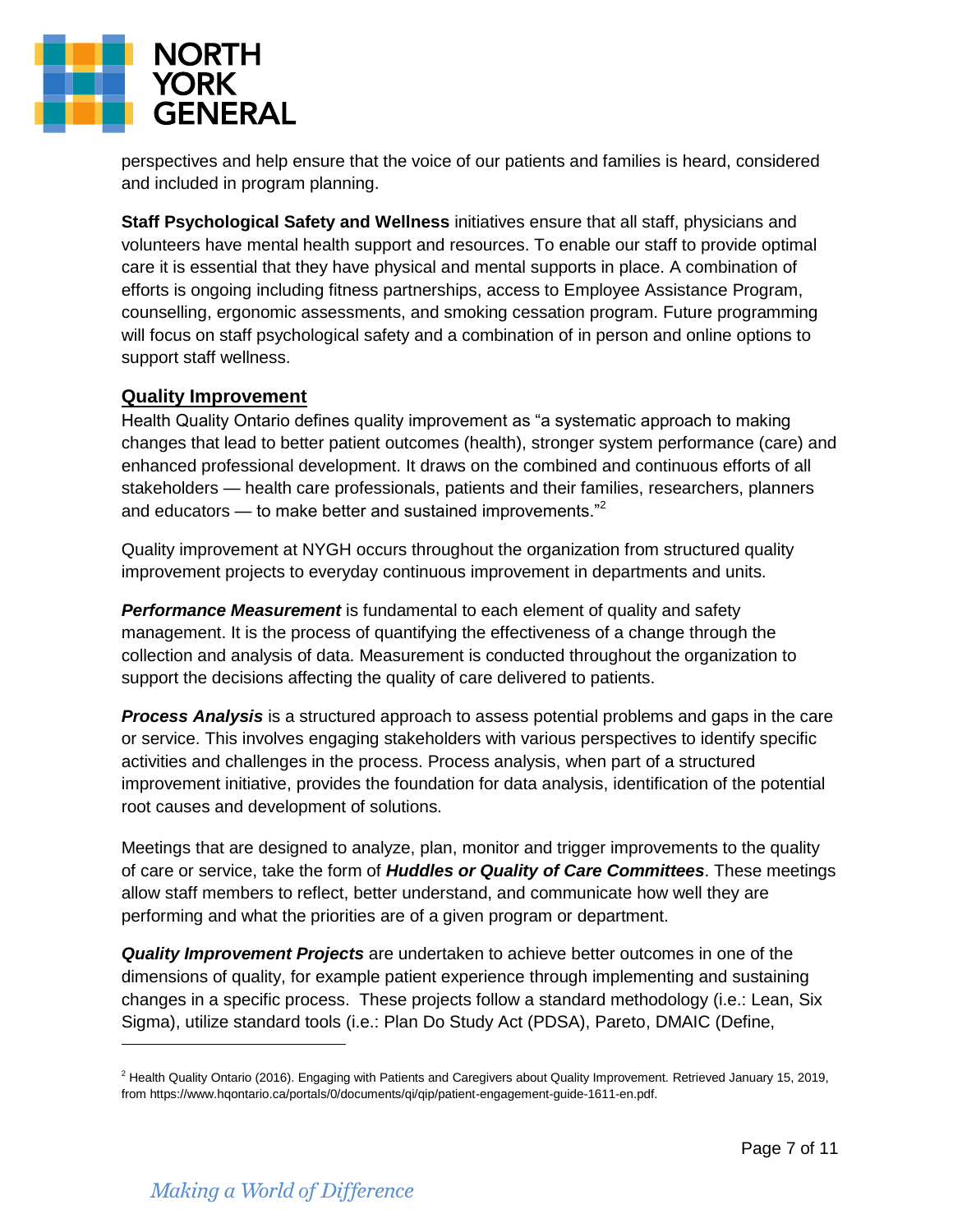

Measure, Analyze, Improve, Control) and generally differ from standard projects as the major deliverable or solution to the problem is not known when a project team is being formed.

#### *Quality Improvement Links on Eric:*

Patient Experience and Quality – [Quality and Safety](http://eric/Default.aspx?cid=1518&lang=1)

NYGH Quality Improvement Plan - **[QIP](http://www.nygh.on.ca/Default.aspx?cid=1251&lang=1)** 

#### <span id="page-7-0"></span>**Safety for Everyone**

NYGH is committed to providing a safe environment for staff, physicians, volunteers, patients and visitors. Safe workplaces are achieved through collaboration, knowledge transfer, transparency and engagement. In our promotion of safe environments the goal is to minimize harm, focus on prevention, encourage healthy workers and support safe environments. To facilitate this, the following key strategies are put in place.

NYGH enhances **Patient Safety** by creating a culture that supports the identification and reporting of unsafe acts through the development, implementation and evaluation of policies and programs to improve the prevention, early identification, and reporting of unsafe acts, adverse events and Required Organization Practices by Accreditation Canada.

NYGH optimizes **Staff Safety** by implementing evidence-based best practices and fulfilling occupational health and safety requirements. It is accomplished by the implementation of coordinated programs and protocols to protect healthcare workers from work-related injuries, infections and illnesses. **Joint Occupational Health and Safety Committees** bring together multi-disciplinary groups across all sites whose mandate is to focus on ensuring the hospital's policies and procedures are aligned to existing legislation and to specific health and safety concerns of employees. In addition, the **Physical Environment** is evaluated based on specific best practices which may include other designated professionals and regulations outside of health regulatory colleges.

NYGH enhances **Workplace Safety** by engendering a climate that supports the emotional and psychological safety and wellbeing of our staff through the development and implementation of policies and programs to help protect staff from workplace violence and dangerous patients, and to improve the culture of trust and safety within our workplace. Workplace safety includes a comprehensive program where the organization is actively tracking all incidents of workplace violence (verbal, near miss, physical, harassment), reviewing how to improve reporting and creates a safe environment for all through enhanced education and training. **Education and Training** includes informal and formal activities that focus on improving and sharing knowledge with regards to safe environments in the hospital. This includes the evaluation of practices and the implementation of internal indicators to measure success or improvement. Workplace violence prevention is an important element of all hospitals and is supported throughout the organization starting with our senior leadership team and a very robust multidisciplinary subcommittee. Workplace violence incidents are reported through our internal Safety Learning Incident Process (SLIP) system and include incidents of patient to staff, visitor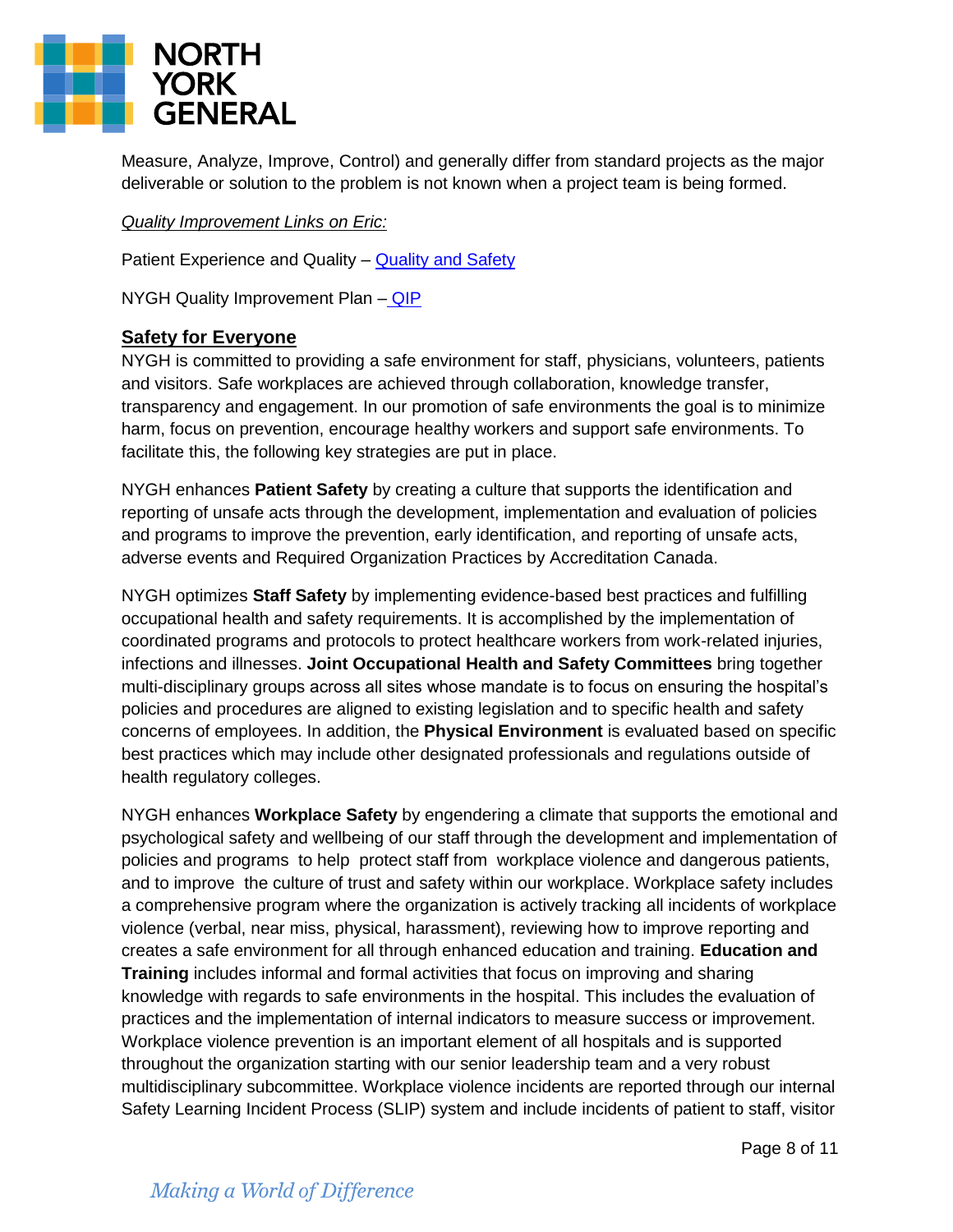

to staff and staff to staff. Key initiatives include facility wide prevention and management of aggressive behaviour, staff training and risk assessment for behavioural care to identify patients with a history of potential to escalate or harm.

*Useful Links:*

#### [Safety Plan](http://eric/Default.aspx?cid=1633&lang=1)

Occupational Health, Safety and Wellness – [Safety Program](http://eric/Default.aspx?cid=867&lang=1)

#### <span id="page-8-0"></span>**Resource Stewardship**

Resource Stewardship is a generalized term given to the process of balancing competing demands for various types of resources that are used for delivering health care services. Finding a balance in resource allocation combined with efficient and effective resource utilization should result in maximum benefits with respect to the stated health services goals. Utilizing resources that are not needed can result in patient harm and also reduce the availability of resources for future patients. Not utilizing needed resources creates risk for the immediate patients served.

*Clinical Utilization* refers to the appropriate use of clinical resources such as medications, treatments, interventions and diagnostics. The main focus is to reduce the variability in decisions of practitioners by basing utilization on evidence-based practices and guidelines. NYGH is an early adopter of a pan-Canadian initiative to improve clinical utilization management called [Choosing Wisely](http://www.choosingwiselycanada.org/about/what-is-cwc/) Canada.

*Patient Flow and Bed Management* focuses on smooth transitions of patients requiring inpatient care and placing them in the right bed the first time based on their care needs. During times of high demand for inpatient services, creative approaches to meet all patients' needs are deployed. These collaborative approaches include additional unbudgeted physical spaces and partnering with external care providers as an attempt to balance the supply and demand variances for inpatient services. Measures of capacity include 5 times a day reporting across the hospital to highlight program occupancy and individual patient wait times.

When managing human resource utilization such as staff, the optimization of operational time refers to *Staffing and Scheduling*.

*Supply and Equipment Utilization* negotiates and tracks contracts to purchase, maintain and repair equipment, to re-sell obsolete items and to replenish supplies in a manner that is efficient in terms of cost and length of contract as well as minimizes liability for the hospital. In addition, these activities focus on the standardization of products and services, and the replenishment and cohorting of supplies across the hospital in order to ensure efficiency, safety and improved retrieval.

#### <span id="page-8-1"></span>**Planning**

Planning activities at NYGH create a roadmap of work to be undertaken to improve or manage quality, safety and resources. These activities engage stakeholders; analyze performance while balancing and aligning priorities across the organization.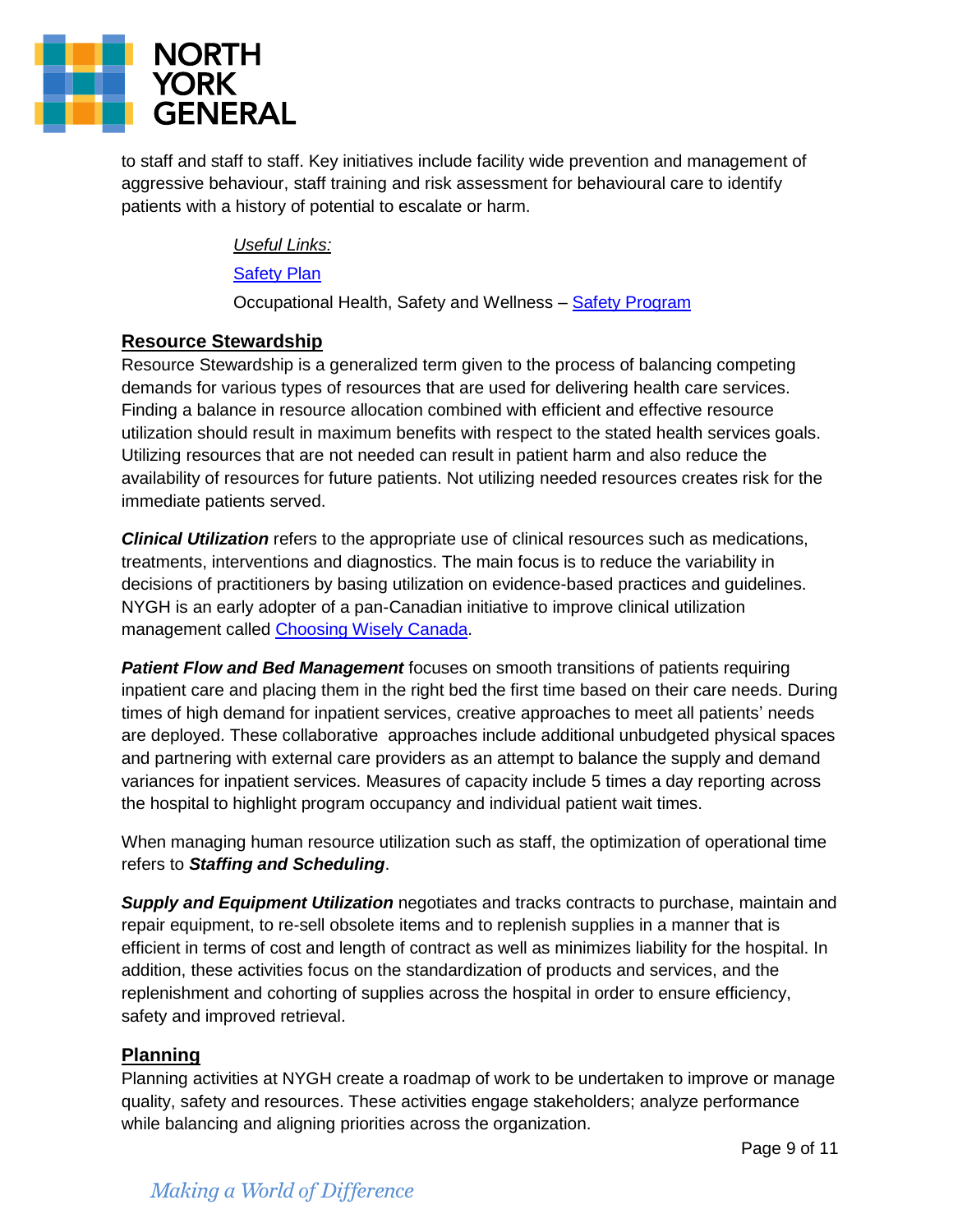

Corporate-wide quality and safety is directly managed through the *Quality Improvement Plan*. This plan is developed annually and outlines the major projects needed to improve quality and safety directly. The Quality of Care Committee oversees this plan.

The broad operational planning for key resources is undertaken through several different plans such as: the *eHealth Strategy* which focuses on the development of a three year plan for health information technology, the *Financial Roadmap* focuses on annual operational and capital budgets, the *Master Plan* looks at short and long-term building developments, and the **People Plan** which is a three year plan for improving NYGH as a workplace for staff, physicians and volunteers.

*Departmental Planning* consists of individual annual projects that are undertaken in alignment with all other external plans along with the internally driven strategy of the program or department.

*Planning Links:* Strategy - [NYGH Strategy](http://eric/Default.aspx?cid=105&lang=1) Accreditation Canada - [Guide for Developing Qmentum Plans and Frameworks](http://ontario.cmha.ca/files/2012/12/accreditation_canada_qmentum_plans_and_frameworks_guide.pdf)

#### <span id="page-9-0"></span>**Enterprise Risk Management**

Enterprise Risk Management (ERM) is a framework for a corporate approach to assess risk and develop strategies to manage these risks. Using this methodology, a comprehensive, prioritized graphic representation of risk is developed for the organization. This is seen as a proactive, not reactive process. Outcomes from an ERM program should include reducing operational surprises and losses. This is an inclusive process for stakeholders and customers to be able to share their perspectives. As a result of the ERM process, mitigating strategies with formal accountabilities and timelines are developed and monitored.<sup>3</sup>

*Emergency Preparedness*, as defined by Health Canada, includes all activities, such as plans, procedures, contact lists and exercises, undertaken in anticipation of a likely or unforeseen emergency.

When quality and safety incidents happen, issues need to be immediately resolved or mitigated by corrective actions through defined processes called the *Incident Reporting Framework* policy*.* Over time, archived incidents provide a basis for larger system improvements.

*Legislative Compliance Management* is a method to help reduce regulatory risk, defined as the risk of non-compliance with applicable regulatory requirements. Applicable regulatory requirements include recent legislation governing health care and hospitals through federal and provincial governments as well as regulations and regulatory directives.

 $\overline{a}$ 

<sup>3</sup> North York General Hospital. (2013). *2013-14 Enterprise Risk Management at North York General Hospital.* Toronto